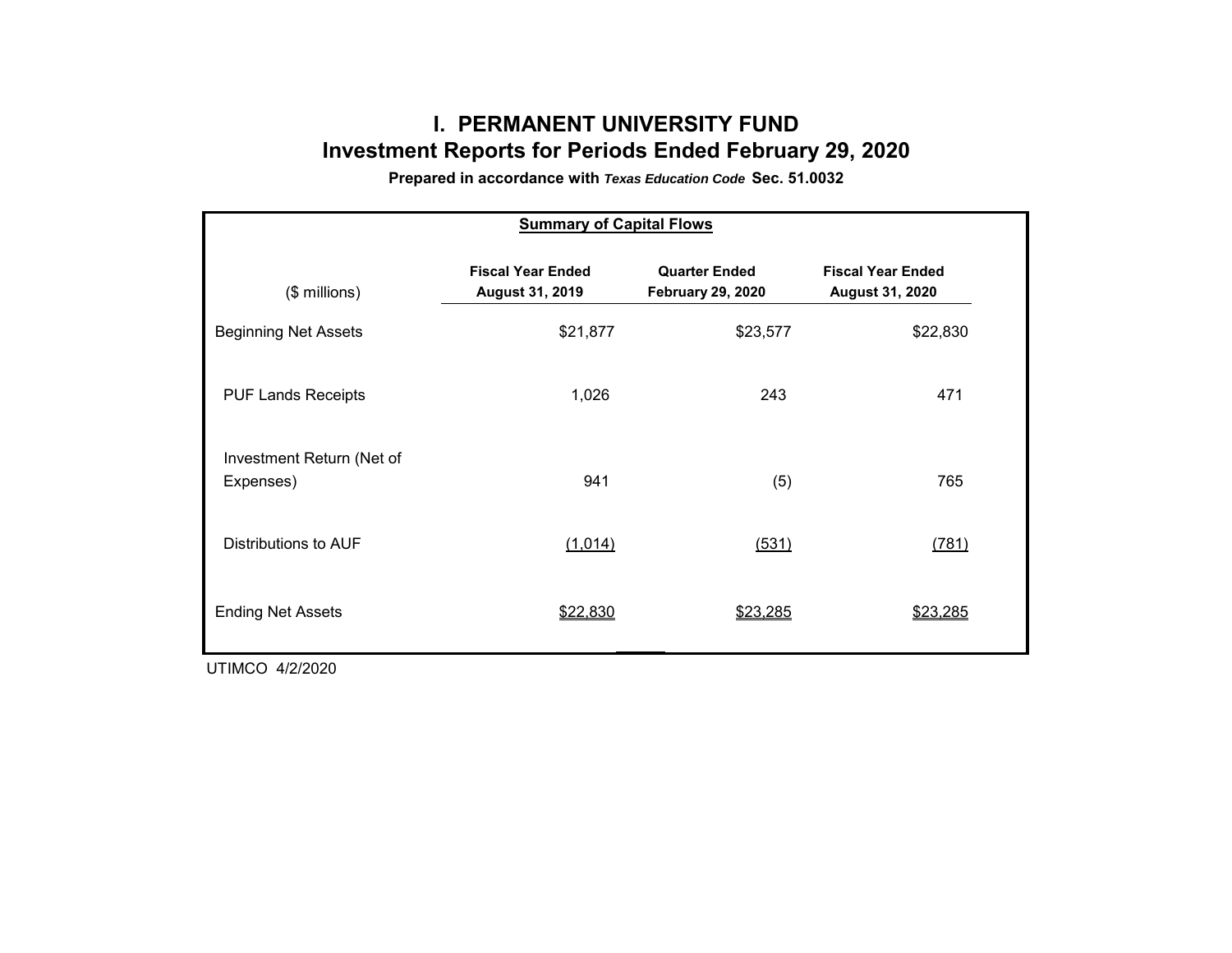## **II. GENERAL ENDOWMENT FUND Investment Reports for Periods Ended February 29, 2020**

**Prepared in accordance with** *Texas Education Code* **Sec. 51.0032**

| <b>Summary of Capital Flows</b> |                                             |                                                  |                                             |  |  |  |  |  |  |  |
|---------------------------------|---------------------------------------------|--------------------------------------------------|---------------------------------------------|--|--|--|--|--|--|--|
| (\$ millions)                   | <b>Fiscal Year Ended</b><br>August 31, 2019 | <b>Quarter Ended</b><br><b>February 29, 2020</b> | <b>Fiscal Year Ended</b><br>August 31, 2020 |  |  |  |  |  |  |  |
| <b>Beginning Net Assets</b>     | \$10,419                                    | \$13,630                                         | \$12,642                                    |  |  |  |  |  |  |  |
| Contributions                   | 2,212                                       | 209                                              | 901                                         |  |  |  |  |  |  |  |
| Withdrawals                     | (9)                                         |                                                  | (1)                                         |  |  |  |  |  |  |  |
| <b>Distributions</b>            | (529)                                       | (156)                                            | (310)                                       |  |  |  |  |  |  |  |
| Investment Return (Net of       |                                             |                                                  |                                             |  |  |  |  |  |  |  |
| Expenses)                       | 549                                         | $\overline{5}$                                   | 456                                         |  |  |  |  |  |  |  |
| <b>Ending Net Assets</b>        | \$12,642                                    | \$13,688                                         | \$13,688                                    |  |  |  |  |  |  |  |

04/03/2020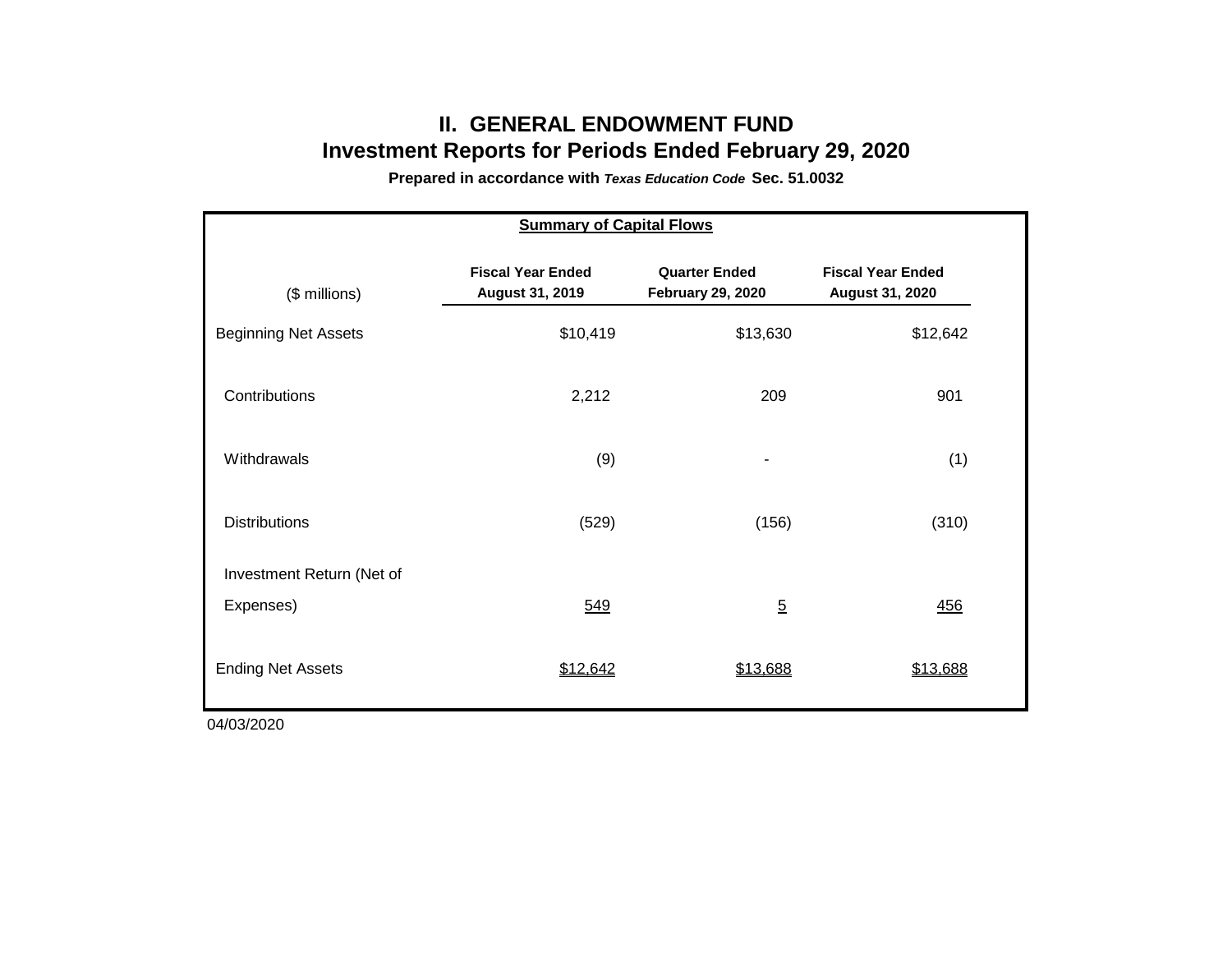### **III. INTERMEDIATE TERM FUND Investment Reports for Periods Ended February 29, 2020**

**Prepared in accordance with** *Texas Education Code* **Sec. 51.0032**

| <b>Summary of Capital Flows</b> |                                             |                                                  |                                             |  |  |  |  |  |  |  |
|---------------------------------|---------------------------------------------|--------------------------------------------------|---------------------------------------------|--|--|--|--|--|--|--|
| (\$ millions)                   | <b>Fiscal Year Ended</b><br>August 31, 2019 | <b>Quarter Ended</b><br><b>February 29, 2020</b> | <b>Fiscal Year Ended</b><br>August 31, 2020 |  |  |  |  |  |  |  |
| <b>Beginning Net Assets</b>     | \$9,935                                     | \$9,207                                          | \$9,207                                     |  |  |  |  |  |  |  |
| Contributions                   | 519                                         | 311                                              | 354                                         |  |  |  |  |  |  |  |
| Withdrawals                     | (1, 436)                                    | (354)                                            | (680)                                       |  |  |  |  |  |  |  |
| <b>Distributions</b>            | (282)                                       | (69)                                             | (138)                                       |  |  |  |  |  |  |  |
| Investment Return (Net of       |                                             |                                                  |                                             |  |  |  |  |  |  |  |
| Expenses)                       | 471                                         | 255                                              | 266                                         |  |  |  |  |  |  |  |
| <b>Ending Net Assets</b>        | \$9,207                                     | \$9,350                                          | \$9,009                                     |  |  |  |  |  |  |  |

UTIMCO 4/2/20